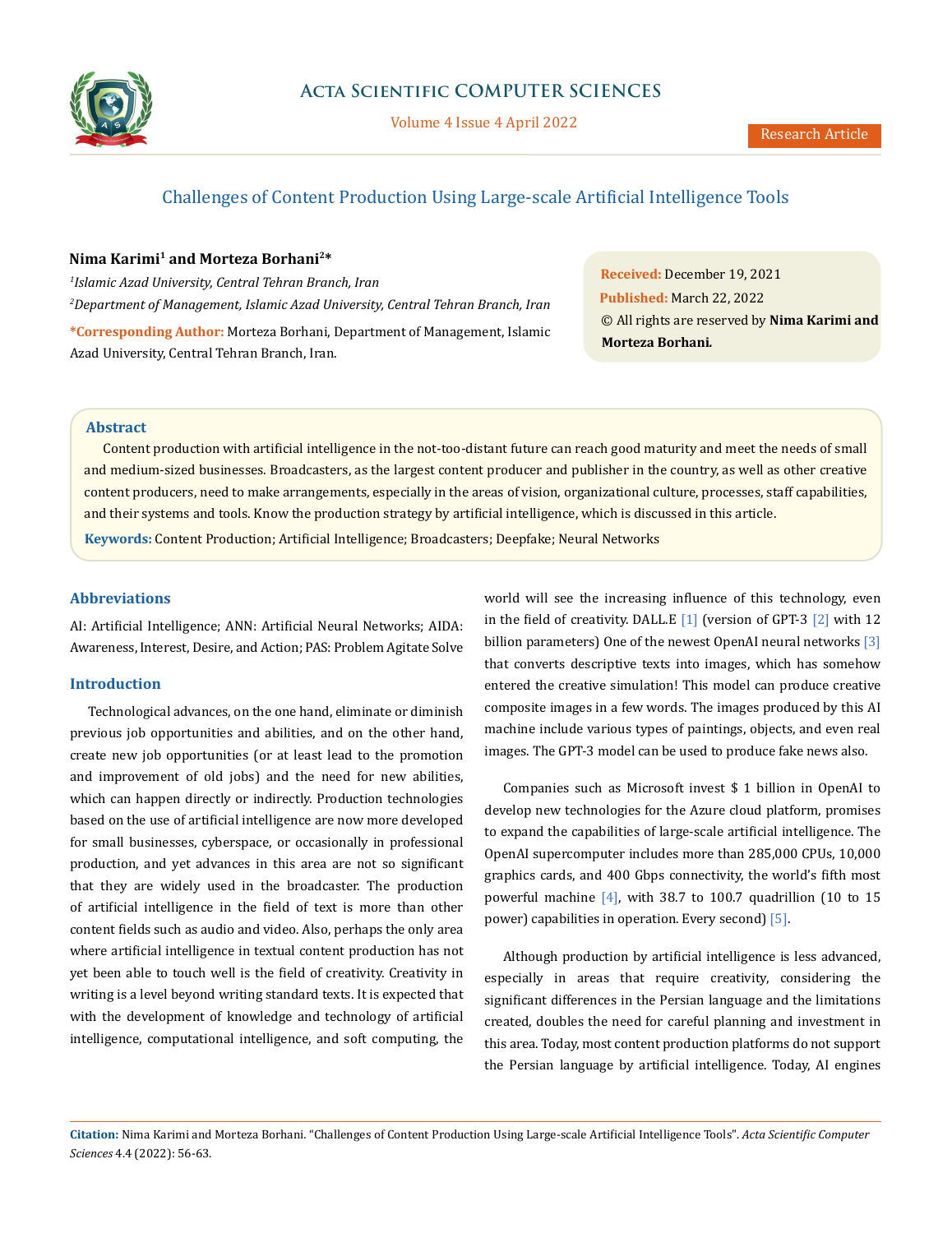can provide output even based on popular advertising models such as AIDA and PAS and brainstorming ideas. In the PAS method, the content production specialist (who today can replace artificial intelligence in non-Persian languages) tries to first highlight the problem of his audience by using the magic of words. It then presents the product or service of its intended business as a solution. The AIDA the model helps to divide user behavior into separate parts (awareness, interest, desire, and action). A brand will then be able to plan marketing and advertising strategies to influence each segment so that the consumer is forced to engage with the brand and eventually the product is sold. Below these two models is to demonstrate the power of content-generating AI machines, how advanced they are. Some of the improvements in this field can be seen on the websites https://www.copy.ai/, https://copypro.ai/, and https://www.jarvis.ai/, which are filtered and sanctioned by The side of foreign companies is a sign of its importance and the context of great challenges in the field of using artificial intelligence to produce content.

In the field of sound production by artificial intelligence, we can mention the Jukebox algorithm, which was able to produce music with the help of learning models. Of course, like previous AI experiences, these songs are still not artistically significant, but they are a huge technological breakthrough. Artificial Intelligence [6] The Jukebox uses the deep MuseNet network [7] to try to achieve a statistical and mathematical approach that can engage our emotions. Methods such as LakhNES [8], WaveNet [9], Parallel WaveNet [10], MiDI-VAE [11], Gansynth [12], Samplernn [13], Midinet  $[14]$  and MelNet  $[15]$  Some successful production activities Music is by artificial intelligence.

Another creative AI product is a content automation tool called Wordsmith [16]. Wordsmith is a natural language production platform that can turn data into enlightening and intelligent narratives. Technology giants like Yahoo, Microsoft, Tableau use WordSmith to produce about 1.5 billion pieces of content each year.

Activities have been started to use artificial intelligence to produce Persian content in the country [17-19]. These activities try to produce content using neural networks, deep learning, and transitional learning, and machine learning, but due to the lack of a comprehensive and complete basic knowledge base in Persian, they face many problems to get the right result. The content produced by these systems, after being edited by users and receiving feedback,

makes them more complete and intelligent. Artificial intelligence is also widely used in summarizing long texts. Such an approach requires the algorithm to understand the source text. Then, the meaning and important details of the text are presented in a clear and understandable summary.

### **The content industry with large-scale artificial intelligence**

From the technical point of view, large models perform better than their predecessors, and Self-monitoring capability gets benefits; That is, they can create labels by examining the relationships between different parts of the data. Large-scale artificial intelligence is expected to perform very well with the ability to understand the nuances of language, grammar, knowledge, concepts, contexts, summaries, parsers, and even coders. Microsoft uses its Turing models to enhance language comprehension in Bing (in captioning and answering questions), Office software (in further development of Smart Lookup and Key Insights), Outlook (for suggested answers), Dynamics 365 Sales Has used Insights (rushing to help vendors to anticipate appropriate arrangements based on past customer interactions) and other products.

Large-scale artificial intelligence, as opposed to algorithms, Supervised learning; Various applications in various sectors including industries, companies, and specific topics, natural language processing, and computer vision have. Teams working on [3] OpenAI (with a \$ 1 billion investment from Microsoft that will be spent by 2025) conducting tests to review the upgrade AI capabilities with huge amounts of data, we teach algorithms that use huge computational resources. If artificial intelligence is used in close collaboration with researchers in related fields such as the social sciences, it will pave the way for major challenges in healthcare, climate change, and education, which it is hoped will eventually enable the implementation of an AI model. Create as much as the human brain.

 Today, advances in the training of artificial intelligence models are such that every 3.5 months, the ability doubles that this level of performance exceeds expectations of Moore's law. Recently, IBM and NVIDIA details Released the neural computer, which represents the use of a computer of hundreds of chips for Artificial intelligence and server training has 5 petaflops based on an A100 Tensor Core graphics card. On the other hand, the amount of calculations required for training Artificial intelligence models Since 2012, has "doubled" once every 16 months. This reduction in the need

**Citation:** Nima Karimi and Morteza Borhani*.* "Challenges of Content Production Using Large-scale Artificial Intelligence Tools". *Acta Scientific Computer Sciences* 4.4 (2022): 56-63.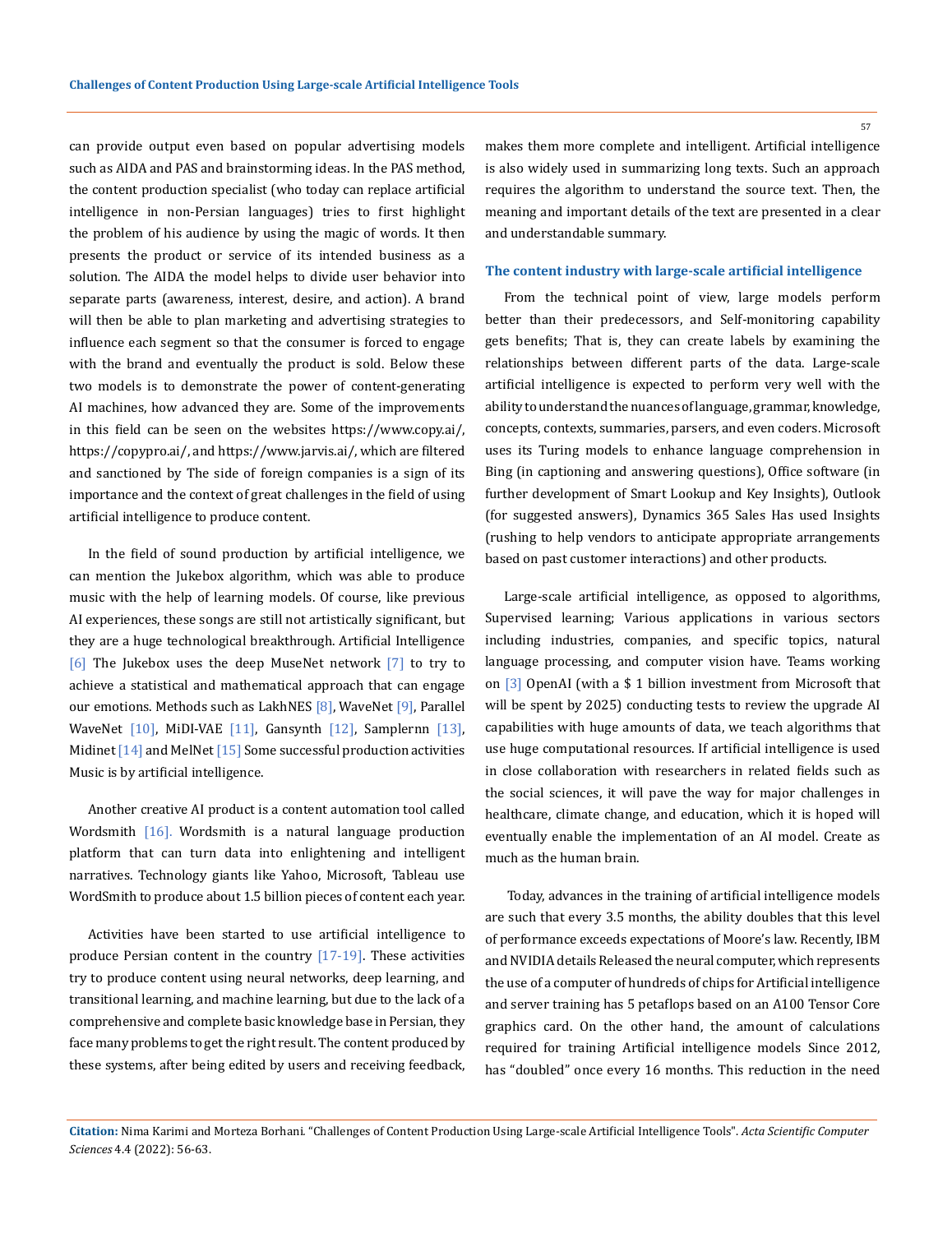for processing resources and the achievement of high artificial intelligence efficiencies in some areas promise a promising future. the door Google cloud platform, The OpenAI Five system defeated professional Dota 2 players with a 256 Nvidia Tesla P100 graphics card and 128,000 processor cores  $[20]$ ; It took 180 years to play. Google recently introduced a system with 64 Nvidia V100 graphics cards and 32 processor cores to solve the Rubik's Cube with a robotic hand. Of course, it should be noted that the success rate was relatively low.

The use of large-scale artificial intelligence is very effective in the performance of intelligent systems and reducing the costs of required processing resources [21]. DeepSpeed for example, is [22], an artificial intelligence library [23] for Facebook's PyTorch machine learning framework that teaches models up to 10 times faster with the same infrastructure  $[24-29]$ . The training distributed in ONYX [30], if used with DeepSpeed, provides this capability to the models to increase the performance level up to 17 times. Building better computers, better-distributed systems, better networks, and better data centers will help improve the performance and flexibility of large-scale artificial intelligence and lead to cost savings.

#### **Developing the cinema industry with artificial intelligence**

Today, the film industry, which had previously outsourced competition to video streaming on the Internet, is using artificial intelligence to make up for this backwardness and improve, especially in the areas of marketing and production. Many film studios around the world are now experiencing the use of artificial intelligence. "Personalization" is one of the applications of artificial intelligence in the film and cinema market, which by analyzing and collecting information about the type of decision-making and customer behavior, produces appropriate content for the user and provides it to him specifically. The first step in this process is "personalized advertising"; Those movie ads that are sent to the user on movie and video streaming channels are sent to him personally and only because the artificial intelligence has detected that this particular user is enjoying the movie.

Today, artificial intelligence is expanding into applications in dubbing, face-shift technology, deepfake, and professional content production in the film and film industry. The face of one of the most famous examples of mobility technology can be considered Rogue One: A Star Wars Story 2016 [31]; In this film, they used face shifting technology and video composition to recreate the character of Grand Moff Tarkin; A young version of Princess Leia is also included in the film. As technology advances, we will see a large number of digitally dead people appear in movies and commercials. Other uses for artificial intelligence in video production include improving video conferencing, real-life conversations with historical figures, or personalizing audio files.

One of the successes of content production by artificial intelligence in the film and film industry is that Sonantic software company [32] Voice of Val Kilmer (Top Gun movie's ice man) whose power of speech due to laryngeal cancer and tracheostomy surgery (tracheal incision) ) Was severely damaged, simulated by artificial intelligence technology and using the recorded voices of the 61-year-old American actor. Flawless [33] also uses Deepick technology to synchronize the actors' lips with the target dubbing language. Flawless software TrueSync of the means of production videos Deep Fick to manipulate and set the faces of the actors in the film parasites (Parasite) [34], movies Korean Academy Award in 2019, used to mouth movements and facial muscles they target language adaptation of a much larger; So if a film is made in English, for example, and the audience in Berlin watches it in German, using this technology, all the actors seem to speak German.

Start-up Cinelytic [35]. In Los Angeles, claims that artificial intelligence could be a wise producer. The startup collects historical film data from previous years, then cross-references information about the film's themes and major cinema talents, and discovers hidden patterns in the data by machine learning. Cinelytic software has created something like a football simulation in the movie world. In this way, the user can select a team player, then replace one player with another player to see what effect the change on the anticipated will have a movie box office.

The Belgian company ScriptBook [36] claims that its algorithm can only estimate the success of a film by analyzing the script. Startup Vault <a>[37]</a> promises its customers that based on how they view movie trailers on online platforms, it will anticipate demographic groups interested in the movie. Another company, Pilot [38], can predict sales revenue with unparalleled accuracy 18 months before the film is released.

The evolution of the use of digital technology in the creation of actors can be traced back to the 2014 film Furious 7 [39] after the

**Citation:** Nima Karimi and Morteza Borhani*.* "Challenges of Content Production Using Large-scale Artificial Intelligence Tools". *Acta Scientific Computer Sciences* 4.4 (2022): 56-63.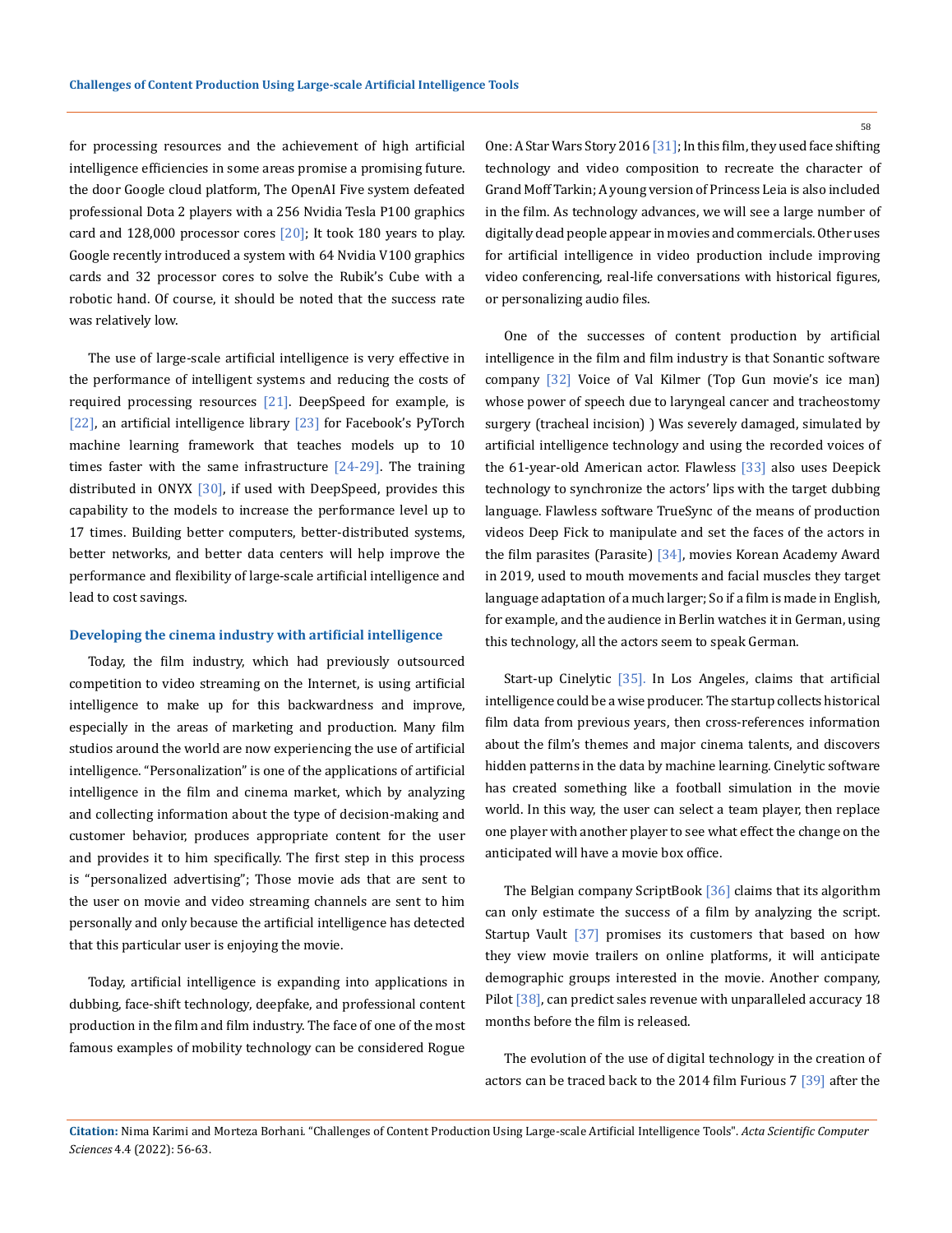sudden death of Paul William Walker IV. The makers of the fastpaced movie 7 added a lot of information about how Paul Walker walks and reacts naturally to their computers, and was surprised to find that the AI created from this information has a very high ability to show a human's natural activities. has it. During the production of Paul Walker in the film, simulation technologies and artificial intelligence were used extensively by the filmmakers, and the result was an acceptable work.

In the future, it can be expected that the AIs designed by the creators will not only be involved in the three-dimensionality and payment of the characters but will even be able to enter the field of filmmaking as screenwriters, editors, and even film actors. Similar examples of acting in the real world by artificial intelligence can be seen in the stories of films and series such as Westworld  $[40]$ and Blade Runner  $[41]$ . Man Irish  $[42]$  of the great actors such as Robert De Niro and Al Pacino film history and atmosphere that patch of age are living in different decades using digital effects Rejuvenation has benefited. Artificial intelligence technology can reduce filmmaking costs, film production time, and cast costs. It is predicted that by 2045, humans will no longer be TV presenters. Artificial intelligence becomes so powerful and intelligent.

#### **Challenges of broadcasters in artificial intelligence**

The purpose of this section is to describe the capabilities and challenges of establishing production platforms by artificial intelligence in Broadcasters and to explain the concept of structure and content production systems using this technology. The establishment of production platforms by artificial intelligence and finally production by it requires the use of internal specialized forces. Experience in markets such as Germany, India, Lebanon [43], Canada, and China that use machine learning technology to generally focus on animation production in the cultural and entertainment fields, as well as new media that are immersive in making physical games. And online, merchandise production, amusement parks, and other areas of technology and entertainment have been invested simultaneously and content-richly, it can help map the future of broadcaster and content-based markets with artificial intelligence.

The priorities of the AI platform are considered by Broadcasters (API-based system for service management) and the areas of video production, animation, as well as character and environment design, which is accompanied by the production of content related to each module at professional and Broadcast level. Modules related to music, audio, and editing are given lower priority.

One of the best ways to manage the deployment of new production platforms and systems, especially artificial intelligence, virtual reality, and augmented reality, is the systematic evaluation strategy based on the quality of production output. The role of the system in reducing production costs. Using artificial intelligence in addition to all the benefits such as the possibility of employing domestic and international actors (without current restrictions) by changing the design or creating completely artificial characters or using the presence of great artists who are no longer with us or inside the country is uninhabited, leading to reduced production costs. It is estimated that artificial intelligence can reduce production costs by more than 20%. Meanwhile, platform, data, infrastructure, and training costs for artificial intelligence are depreciated in several start-up projects.

Content production seeks new ways based on artificial intelligence, machine learning, interactive learning, and deep learning to produce content and personalized products based on the needs and analysis of the audience or user in one-way media such as cinema and television and VOD and multimedia media such as messaging, social networks And interactive TVs. The rapid growth of data-driven technologies and user behavior raises the expectation that artificial intelligence will revolutionize not only content production technology but all segments of the media industry, so it needs to be balanced as it advances in content production. In the field of production, the following points should be seriously considered: We are currently facing robots that create or republish their comments in cyberspace, especially on Twitter. Currently, statistics on the number of these robots in the production of a carousel indicate that the trends are fake and unreliable. While now and soon we will see journalism or tweeting robots that analyze data, past experiences, local and global with high accuracy and productivity and provide worthy and important content. Such robots are expected to quickly overtake humans in the production of sports score content, stock market news, and weather forecasting.

Sophisticated natural language processing methods such as content classification, texture extraction, and content mode analysis, and machine translation can also help to produce rich content that is used to produce valuable content. These intelligent

**Citation:** Nima Karimi and Morteza Borhani*.* "Challenges of Content Production Using Large-scale Artificial Intelligence Tools". *Acta Scientific Computer Sciences* 4.4 (2022): 56-63.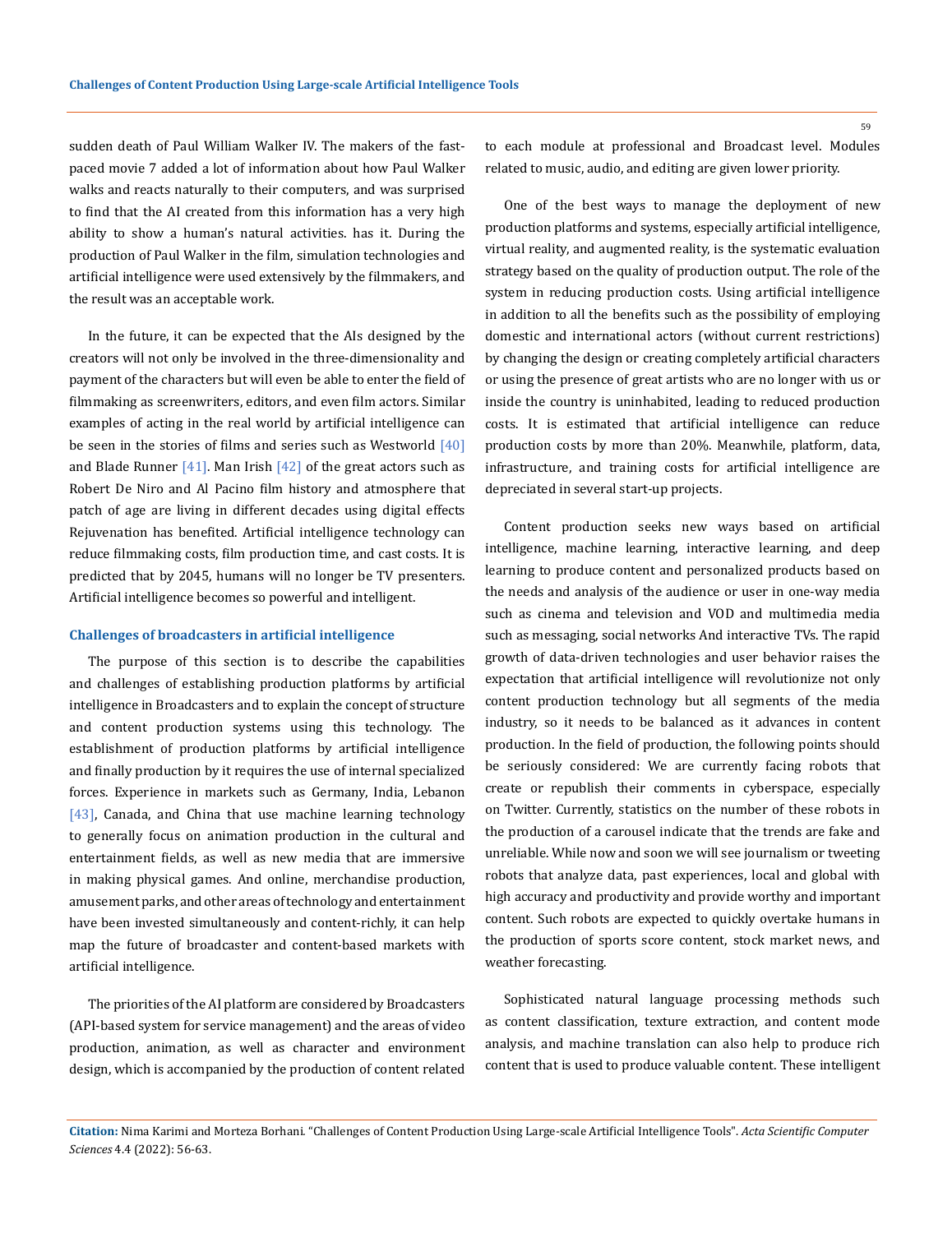agents will advance to the point where, like humans, they will express their views on any subject, especially on the reflection of political events, while these robots have the potential to go far beyond human capabilities and lead to greater social admiration and influence. From the properties of society.

The production of luxury content by artificial intelligence and the creation of a user base for such products implicitly identify and value the production of artificial intelligence-based robots in other media spaces, especially cyberspace, which is necessary for the balanced portfolio of Broadcasters. Feedback on products based on artificial intelligence should be done carefully enough and it is suggested that at the same time and as the use of by-products and complementary to the content production project by artificial intelligence as follows:

- Master plan for creating, training, and exploiting Persian text writing robots
- The system of management, testing, and health certification of the author's intelligent agents in specialized fields should be prepared and made available to everyone. In this system, a central broker, based on standard tests as well as intelligent agent outputs, rates and verifies its health and identity value, and makes the results available to the public as the digital signature of artificial persons through appropriate means. These intelligent agents will be able to provide personalized explanations about the impact of social and political events on the individual's position, business, and family, based on user information and behavior, as well as the assets and priorities of each individual and legal entity. The presentation of the analysis of events, including political, social, war, and election events in which Broadcasters currently play a major role and are the most trusted medium from the point of view of the audience of these analyzes, will be transferred to analytical robots soon.
- It is necessary to create secure databases and news for the activities of smart analyst agents in the fastest time. In this action, by managing social, political, cultural, economic data, as well as data on user behavior and audience taste, an accurate, secure, and structured database of news is produced so that by managing this news correctly, intelligent analyst agents can be analyzed correctly, accurately and He quickly led according to the overall goals of the Broadcasters.

In addition to the artificial intelligence algorithms that generate content, intelligent conductors must also be considered to deliver that content to users. Intelligent scheduling management enables Broadcasters to deliver production content to the user or audience at the right time and media.

- The effectiveness of content may depend more on how it is presented than on how it is produced, how it is presented, and when it is presented in the media. Collecting content with artificial intelligence is very important in the future of broadcasters to make it easier to find relevant and quality content for targeted sections of society. Conductor intelligence helps content that is engaging and compelling enough to turn Broadcast audiences into loyal users. Understanding Broadcasters' Audience and User The main goal of Conductor Intelligence is to provide content producers with information to identify the type of content for a particular audience and even the type of concerns that Broadcasters need to address. Such information is needed to produce smarter, more interactive content and increase the influence and impact of a broadcaster. Artificial intelligence can help increase content and quality standards by creating competition between the content field of view and the loyalty of audiences and users.
- The use of artificial intelligence in increasing the quality of content standards leads to an increase in the demand for healthy and creative content production in Broadcasters. The continuous production of content by various networks and channels of Broadcasters with incredible volume requires the creativity and attention of the audience and users. Intelligent natural language processing algorithms can identify words and phrases expressed in broadcasters in the past and intersect them with words and phrases used in social networks and messengers, to intelligently guide audiences and users to the productions of broadcasters and make them more effective. help.
- This system recommends some words and phrases in the content production texts that Broadcasters content producers can use to increase the likelihood of audience interaction. Artificial intelligence is excellent at extracting these words and phrases and recommending them to be

**Citation:** Nima Karimi and Morteza Borhani*.* "Challenges of Content Production Using Large-scale Artificial Intelligence Tools". *Acta Scientific Computer Sciences* 4.4 (2022): 56-63.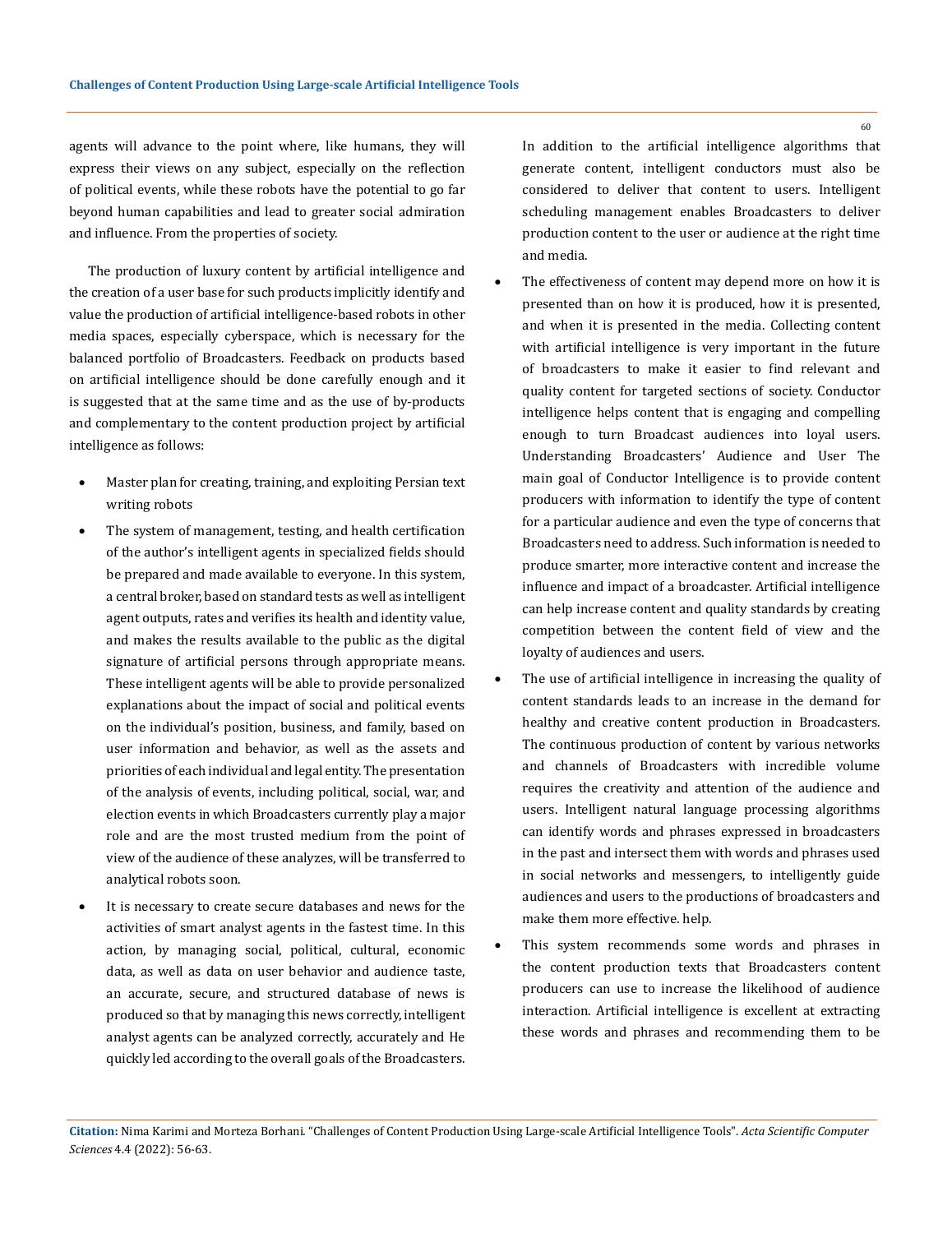used in content production, and by using this intelligent recommender system, it can produce convincing content. This system with access to a large volume of words, phrases, and dialogues, in addition to preserving the Persian language, will help to create more fluent, eloquent, more natural, more frequent, more effective, and simpler texts in the productions of Broadcasters.

- Optimizing content production workflows through the use of artificial intelligence
- Creating an intelligent engine for automatic production of content from Broadcast archives and the content market
- Intelligent recommender system for selecting content for content production based on the inventory of content produced in Broadcasts, macro plans, contact information, and social network data by audience spectrum and the content goals matrix of each Broadcast network.
- Creating an intelligent engine to analyze, modify, edit and repair content, sometimes created by artificial intelligence characters, is another suggested activity for using artificial intelligence in the production of content by broadcasters.

Therefore, it is recommended to carry out the following projects in broadcasters to make the most of artificial intelligence technology and to adapt to the forthcoming revolutions in the field of film and cinema and content production:

- Creating, training, and exploiting intelligent agents Persian text writer
- Digital signature system of artificial persons
- Database master plan, user behavior, and news to guide smart analytics agents
- Broadcaster Content Conductor Intelligent Master Plan
- Smart plan to increase the quality of content standards to increase the demand for healthy and creative content production in Broadcasts
- Intelligent words and phrases in Broadcast productions
- Strategic studies on how to optimize content production workflows through the use of artificial intelligence
- Intelligent plan for automatic production of content from Broadcast archives
- Design of intelligent advisor system for content production
- Intelligent engine design, content analysis, modification, editing, and repair.

### **Conclusion**

AI shortly will reach a good maturity in the field of professional content production and directing businesses in the film and film industry. Broadcasters need to implement the schemes proposed in this article to provide the conditions for compatibility and maximum use of this technology and its by-products. This paper also addresses the tactical challenges and strategic capabilities of production by large-scale artificial intelligence tools that are very effective in the performance of digital systems and reduce the cost of processing resources required. The use of large models and self-monitoring capabilities that create labels by examining the relationships between different parts of the data, is emphasized by this article and the world's largest technology companies in the field of producing artificial intelligence content in the dimensions of the text, audio, and video.

### **Conflict of Interest**

The authors don't have any conflict of interest in this work.

# **Bibliography**

- 1. ["Automated Insights: Natural Language Generation" \(2021\).](https://automatedinsights.com/)
- 2. ["Becoming an AI-Fueled Organization". Deloitte Insights](https://www2.deloitte.com/us/en/insights/focus/cognitive-technologies/enterprise-artificial-intelligence-4th-edition.html?id=us:2ps:3gl:ais2021:awa:con:102221:ad2:kwd-299956920378:artificial%20intelligence&gclid=CjwKCAjw5c6LBhBdEiwAP9ejG229cMrcR6T9P1v2C9GQQDMNY4p6Q1RmCAnHGLVVubQoOLgV_TabxBoCb_UQAvD_BwE)  [\(2021\).](https://www2.deloitte.com/us/en/insights/focus/cognitive-technologies/enterprise-artificial-intelligence-4th-edition.html?id=us:2ps:3gl:ais2021:awa:con:102221:ad2:kwd-299956920378:artificial%20intelligence&gclid=CjwKCAjw5c6LBhBdEiwAP9ejG229cMrcR6T9P1v2C9GQQDMNY4p6Q1RmCAnHGLVVubQoOLgV_TabxBoCb_UQAvD_BwE)
- 3. ["Blade Runner 2049". IMDb \(2017\).](https://www.imdb.com/title/tt1856101/)
- 4. Brown Tom B., *et al*[. "Language Models Are Few-Shot Learn](https://arxiv.org/abs/2005.14165v4)ers". *[Advances in Neural Information Processing Systems,](https://arxiv.org/abs/2005.14165v4)* vol. [2020-December, Neural information processing systems foun](https://arxiv.org/abs/2005.14165v4)[dation, May \(2020\).](https://arxiv.org/abs/2005.14165v4)
- 5. Brunner Gino., *et al*[. "MiDI-VAE: Modeling Dynamics and In](https://arxiv.org/abs/1809.07600)[strumentation of Music with Applications to Style Transfer".](https://arxiv.org/abs/1809.07600)  Proceedings of the 19<sup>th</sup> International Society for Music Infor[mation Retrieval Conference, ISMIR 2018, International Soci](https://arxiv.org/abs/1809.07600)[ety for Music Information Retrieval, \(2018\): 747-754.](https://arxiv.org/abs/1809.07600)
- 6. ["Cinelytic". Built for a Better Film Business \(2021\).](https://www.cinelytic.com/)
- 7. ["Consumer Prediction Infrastructure". Faraday AI \(2021\).](https://faraday.ai/)
- 8. ["DALL·E: Creating Images from Text" \(2021\).](https://openai.com/blog/dall-e/)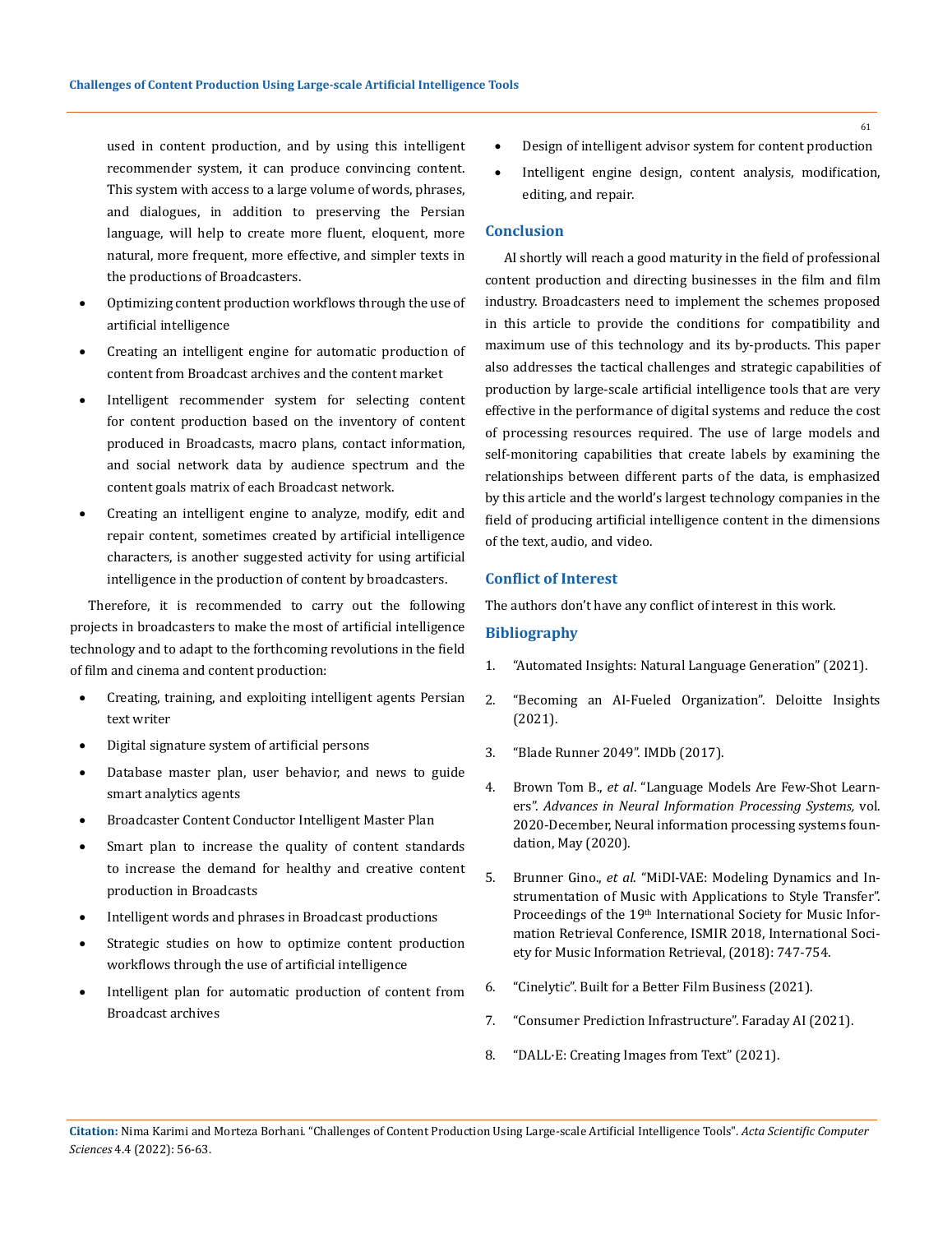- 9. ["DeepSpeed" \(2021\).](https://www.deepspeed.ai/)
- 10. Donahue Chris., *et al*[. "LakhNES: Improving Multi-Instrumen](https://arxiv.org/abs/1907.04868)[tal Music Generation with Cross-Domain Pre-Training". Pro](https://arxiv.org/abs/1907.04868)ceedings of the 20<sup>th</sup> International Society for Music Informa[tion Retrieval Conference, ISMIR 2019, International Society](https://arxiv.org/abs/1907.04868)  [for Music Information Retrieval, \(2019\): 685-692.](https://arxiv.org/abs/1907.04868)
- 11. Engel Jesse., *et al*[. "Gansynth: Adversarial Neural Audio Syn](https://arxiv.org/abs/1902.08710)thesis". 7<sup>th</sup> International Conference on Learning Representa[tions, ICLR 2019, International Conference on Learning Repre](https://arxiv.org/abs/1902.08710)[sentations, ICLR \(2019\).](https://arxiv.org/abs/1902.08710)
- 12. ["Furious 7" \(2015\).](https://www.imdb.com/title/tt2820852/)
- 13. ["Jukebox" \(2021\).](https://openai.com/blog/jukebox/)
- 14. [June 2021. "TOP500". \(2021\).](https://www.top500.org/lists/top500/2021/06/)
- 15. Li Conglong., *et al*[. "1-Bit LAMB: Communication Efficient](http://arxiv.org/abs/2104.06069)  [Large-Scale Large-Batch Training with LAMB's Convergence](http://arxiv.org/abs/2104.06069)  [Speed". \(2021\).](http://arxiv.org/abs/2104.06069)
- 16. Li Conglong., *et al*[. "Curriculum Learning: A Regularization](http://arxiv.org/abs/2108.06084)  [Method for Efficient and Stable Billion-Scale GPT Model Pre-](http://arxiv.org/abs/2108.06084)[Training". \(2021\).](http://arxiv.org/abs/2108.06084)
- 17. Mehri Soroush., *et al*[. "Samplernn: An Unconditional End-to-](https://arxiv.org/abs/1612.07837)[End Neural Audio Generation Model". 5](https://arxiv.org/abs/1612.07837)<sup>th</sup> International Confer[ence on Learning Representations, ICLR 2017 - Conference](https://arxiv.org/abs/1612.07837)  [Track Proceedings, International Conference on Learning Rep](https://arxiv.org/abs/1612.07837)[resentations, ICLR \(2017\).](https://arxiv.org/abs/1612.07837)
- 18. "Microsoft OpenAI Computer Is World's 5<sup>th</sup> Most Powerful" [\(2021\).](https://techxplore.com/news/2020-05-microsoft-openai-world-5th-powerful.html)
- 19. ["MuseNet" \(2021\).](https://openai.com/blog/musenet/)
- 20. ["Neural Network Enabled Filmmaking Our Product". Flaw](https://www.flawlessai.com/product)[less \(2021\).](https://www.flawlessai.com/product)
- 21. ["New Technology Reshapes China's Film Industry". SHINE](https://www.shine.cn/biz/tech/2106150661/)  [News \(2021\).](https://www.shine.cn/biz/tech/2106150661/)
- 22. ["ONNX". Home \(2021\).](https://onnx.ai/)
- 23. Oord Aaron van den., *et al*[. "WaveNet: A Generative Model for](http://arxiv.org/abs/1609.03499)  [Raw Audio" \(2016\).](http://arxiv.org/abs/1609.03499)
- 24. ["OpenAI" \(2021\).](https://openai.com/)
- 25. ["OpenAI Five Defeats Dota 2 World Champions" \(2021\).](https://openai.com/blog/openai-five-defeats-dota-2-world-champions/)
- 26. ["Parasite". \(2019\) IMDb \(2021\).](https://www.imdb.com/title/tt6751668/)
- 27. ["PilotAI: Accelerating the AI Age" \(2021\).](https://www.pilot.ai/)
- 28. Rajbhandari Samyam., *et al*[. "ZeRO-Infinity: Breaking the GPU](http://arxiv.org/abs/2104.07857)  [Memory Wall for Extreme Scale Deep Learning" \(2021\).](http://arxiv.org/abs/2104.07857)
- 29. Rajbhandari Samyam., *et al*[. "Zero: Memory Optimizations](https://arxiv.org/abs/1910.02054)  [toward Training Trillion Parameter Models". International](https://arxiv.org/abs/1910.02054)  [Conference for High Performance Computing, Networking,](https://arxiv.org/abs/1910.02054)  [Storage and Analysis, SC, vol. 2020-November, IEEE Computer](https://arxiv.org/abs/1910.02054)  [Society, Nov. \(2020\).](https://arxiv.org/abs/1910.02054)
- 30. Rasley Jeff., *et al*[. "DeepSpeed: System Optimizations Enable](https://doi.org/10.1145/3394486.3406703)  [Training Deep Learning Models with over 100 Billion Param](https://doi.org/10.1145/3394486.3406703)[eters". Proceedings of the ACM SIGKDD International Confer](https://doi.org/10.1145/3394486.3406703)[ence on Knowledge Discovery and Data Mining, Association](https://doi.org/10.1145/3394486.3406703)  [for Computing Machinery, Aug. \(2020\): 3505-3506.](https://doi.org/10.1145/3394486.3406703)
- 31. Ren Jie., *et al*[. "ZeRO-Offload: Democratizing Billion-Scale](https://arxiv.org/abs/2101.06840)  [Model Training". 2021 USENIX Annual Technical Conference,](https://arxiv.org/abs/2101.06840)  [USENIX Association \(2021\): 551-64.](https://arxiv.org/abs/2101.06840)
- 32. ["RivetAI" \(2021\).](https://www.rivetai.com/)
- 33. ["Rogue One: A Star Wars Story" \(2016\) IMDb \(2021\).](https://www.imdb.com/title/tt3748528/)
- 34. "ScriptBook Hard Science". Better Content (2021).
- 35. ["Sonantic" \(2021\).](https://www.sonantic.io/)
- 36. Tang Hanlin., *et al*[. "1-Bit Adam: Communication Efficient](http://arxiv.org/abs/2102.02888)  [Large-Scale Training with Adam's Convergence Speed" \(2021\).](http://arxiv.org/abs/2102.02888)
- 37. ["The Irishman". Netflix Official Site \(2021\).](https://www.netflix.com/fr-en/title/80175798)
- 38. van den Oord Aaron., *et al*[. "Parallel WaveNet: Fast High-](https://arxiv.org/abs/1711.10433)Fidelity Speech Synthesis". 35[th International Conference on](https://arxiv.org/abs/1711.10433)  [Machine Learning, ICML 2018, vol. 9, International Machine](https://arxiv.org/abs/1711.10433)  [Learning Society \(IMLS\) \(2018\): 6270-6278.](https://arxiv.org/abs/1711.10433)
- 39. [Vasquez Sean and Mike Lewis. "MelNet: A Generative Model](http://arxiv.org/abs/1906.01083)  [for Audio in the Frequency Domain" \(2019\).](http://arxiv.org/abs/1906.01083)
- 40. ["Vault" \(2021\).](https://www.vault-ai.com/)
- 41. ["Westworld \(TV Series 2016-\)". IMDb \(2021\).](https://www.imdb.com/title/tt0475784/)
- 42. Yang Li Chia., *et al*[. "Midinet: A Convolutional Generative Ad](https://arxiv.org/abs/1703.10847)[versarial Network for Symbolic-Domain Music Generation".](https://arxiv.org/abs/1703.10847)  Proceedings of the 18<sup>th</sup> International Society for Music Infor[mation Retrieval Conference, ISMIR 2017, International Soci](https://arxiv.org/abs/1703.10847)[ety for Music Information Retrieval \(2017\): 324-331.](https://arxiv.org/abs/1703.10847)

**Citation:** Nima Karimi and Morteza Borhani*.* "Challenges of Content Production Using Large-scale Artificial Intelligence Tools". *Acta Scientific Computer Sciences* 4.4 (2022): 56-63.